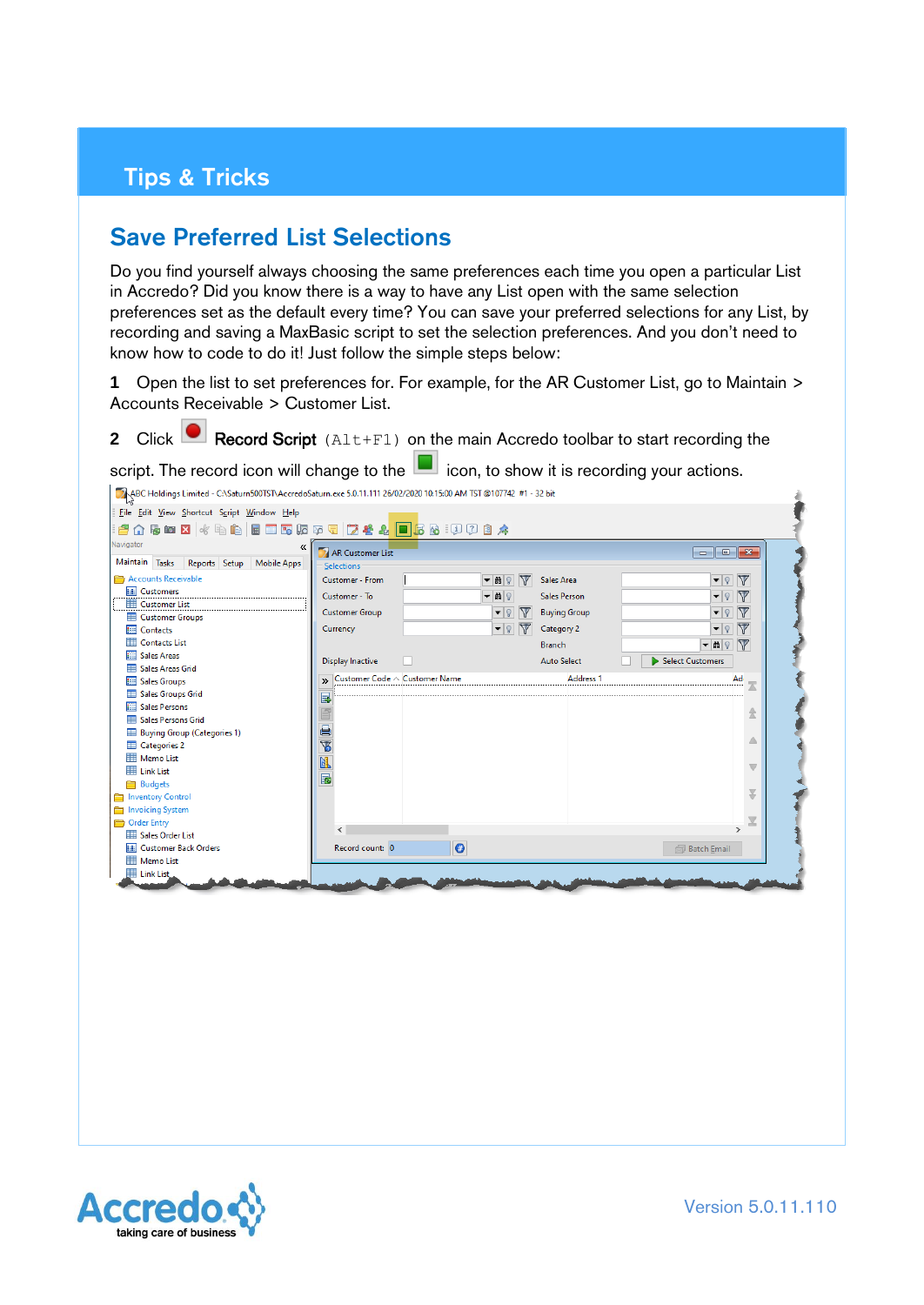**3** Make your selections in the list. For example in the AR Customer List, you may want to select a particular Customer Group and / or a Sales Area.

| AR Customer List<br>o<br>$\Box$<br>Selections<br>AUCK<br>Sales Area<br>曲<br>V<br>▼<br><b>Sales Person</b><br>曲?<br>▼<br><b>Customer Group</b><br>0000<br><b>Buying Group</b><br>Currency<br>Category 2<br>▼<br><b>Branch</b><br>曲<br>Select Customers<br><b>Display Inactive</b><br><b>Auto Select</b><br>Customer Code $\land$ Customer Name<br><b>Address 1</b><br>Ad<br>»<br>e<br>Stop Recording (Alt+F1) on the main toolbar. The script will appear in the Script<br>Click <sub>1</sub><br>Editor window.<br>ABC Holdings Limited - Script Editor<br>Objects $\sim$<br>$\Delta$ utomated $\sim$<br>Procedures v<br>▾<br>$Q$ perators $\sim$<br>Eunctions $\sim$<br>Help v<br>Snippet<br>1 Dim frmARCustomerList1 as Object<br>2 frmARCustomerList1 = GetTriggerObject<br>  "ISNUII(frmARCustomerList1) then frmARCustomerList1 = GetActiveObject<br>  if ISNUII(frmARCustomerList1) or frmARCustomerList1.className <> "ARCustomerListForm" then Error "Wrong form class for script"<br> sfrmARCustomerList1.<br>6 frmARCustomerList1. SalesArea =<br>7 frmARCustomerList1. Select |                 |  |     |
|-----------------------------------------------------------------------------------------------------------------------------------------------------------------------------------------------------------------------------------------------------------------------------------------------------------------------------------------------------------------------------------------------------------------------------------------------------------------------------------------------------------------------------------------------------------------------------------------------------------------------------------------------------------------------------------------------------------------------------------------------------------------------------------------------------------------------------------------------------------------------------------------------------------------------------------------------------------------------------------------------------------------------------------------------------------------------------------------|-----------------|--|-----|
|                                                                                                                                                                                                                                                                                                                                                                                                                                                                                                                                                                                                                                                                                                                                                                                                                                                                                                                                                                                                                                                                                         |                 |  | -23 |
|                                                                                                                                                                                                                                                                                                                                                                                                                                                                                                                                                                                                                                                                                                                                                                                                                                                                                                                                                                                                                                                                                         |                 |  |     |
|                                                                                                                                                                                                                                                                                                                                                                                                                                                                                                                                                                                                                                                                                                                                                                                                                                                                                                                                                                                                                                                                                         | Customer - From |  |     |
|                                                                                                                                                                                                                                                                                                                                                                                                                                                                                                                                                                                                                                                                                                                                                                                                                                                                                                                                                                                                                                                                                         | Customer - To   |  |     |
|                                                                                                                                                                                                                                                                                                                                                                                                                                                                                                                                                                                                                                                                                                                                                                                                                                                                                                                                                                                                                                                                                         |                 |  |     |
|                                                                                                                                                                                                                                                                                                                                                                                                                                                                                                                                                                                                                                                                                                                                                                                                                                                                                                                                                                                                                                                                                         |                 |  |     |
|                                                                                                                                                                                                                                                                                                                                                                                                                                                                                                                                                                                                                                                                                                                                                                                                                                                                                                                                                                                                                                                                                         |                 |  |     |
|                                                                                                                                                                                                                                                                                                                                                                                                                                                                                                                                                                                                                                                                                                                                                                                                                                                                                                                                                                                                                                                                                         |                 |  |     |
|                                                                                                                                                                                                                                                                                                                                                                                                                                                                                                                                                                                                                                                                                                                                                                                                                                                                                                                                                                                                                                                                                         |                 |  |     |
|                                                                                                                                                                                                                                                                                                                                                                                                                                                                                                                                                                                                                                                                                                                                                                                                                                                                                                                                                                                                                                                                                         |                 |  |     |
|                                                                                                                                                                                                                                                                                                                                                                                                                                                                                                                                                                                                                                                                                                                                                                                                                                                                                                                                                                                                                                                                                         |                 |  |     |
|                                                                                                                                                                                                                                                                                                                                                                                                                                                                                                                                                                                                                                                                                                                                                                                                                                                                                                                                                                                                                                                                                         |                 |  | î   |
|                                                                                                                                                                                                                                                                                                                                                                                                                                                                                                                                                                                                                                                                                                                                                                                                                                                                                                                                                                                                                                                                                         |                 |  |     |
|                                                                                                                                                                                                                                                                                                                                                                                                                                                                                                                                                                                                                                                                                                                                                                                                                                                                                                                                                                                                                                                                                         |                 |  |     |
|                                                                                                                                                                                                                                                                                                                                                                                                                                                                                                                                                                                                                                                                                                                                                                                                                                                                                                                                                                                                                                                                                         |                 |  |     |
|                                                                                                                                                                                                                                                                                                                                                                                                                                                                                                                                                                                                                                                                                                                                                                                                                                                                                                                                                                                                                                                                                         |                 |  |     |
|                                                                                                                                                                                                                                                                                                                                                                                                                                                                                                                                                                                                                                                                                                                                                                                                                                                                                                                                                                                                                                                                                         |                 |  |     |
|                                                                                                                                                                                                                                                                                                                                                                                                                                                                                                                                                                                                                                                                                                                                                                                                                                                                                                                                                                                                                                                                                         |                 |  |     |
|                                                                                                                                                                                                                                                                                                                                                                                                                                                                                                                                                                                                                                                                                                                                                                                                                                                                                                                                                                                                                                                                                         |                 |  |     |
|                                                                                                                                                                                                                                                                                                                                                                                                                                                                                                                                                                                                                                                                                                                                                                                                                                                                                                                                                                                                                                                                                         |                 |  |     |
|                                                                                                                                                                                                                                                                                                                                                                                                                                                                                                                                                                                                                                                                                                                                                                                                                                                                                                                                                                                                                                                                                         |                 |  |     |
|                                                                                                                                                                                                                                                                                                                                                                                                                                                                                                                                                                                                                                                                                                                                                                                                                                                                                                                                                                                                                                                                                         |                 |  |     |
|                                                                                                                                                                                                                                                                                                                                                                                                                                                                                                                                                                                                                                                                                                                                                                                                                                                                                                                                                                                                                                                                                         |                 |  |     |
|                                                                                                                                                                                                                                                                                                                                                                                                                                                                                                                                                                                                                                                                                                                                                                                                                                                                                                                                                                                                                                                                                         |                 |  |     |
|                                                                                                                                                                                                                                                                                                                                                                                                                                                                                                                                                                                                                                                                                                                                                                                                                                                                                                                                                                                                                                                                                         |                 |  |     |
|                                                                                                                                                                                                                                                                                                                                                                                                                                                                                                                                                                                                                                                                                                                                                                                                                                                                                                                                                                                                                                                                                         |                 |  |     |
|                                                                                                                                                                                                                                                                                                                                                                                                                                                                                                                                                                                                                                                                                                                                                                                                                                                                                                                                                                                                                                                                                         |                 |  |     |
|                                                                                                                                                                                                                                                                                                                                                                                                                                                                                                                                                                                                                                                                                                                                                                                                                                                                                                                                                                                                                                                                                         |                 |  |     |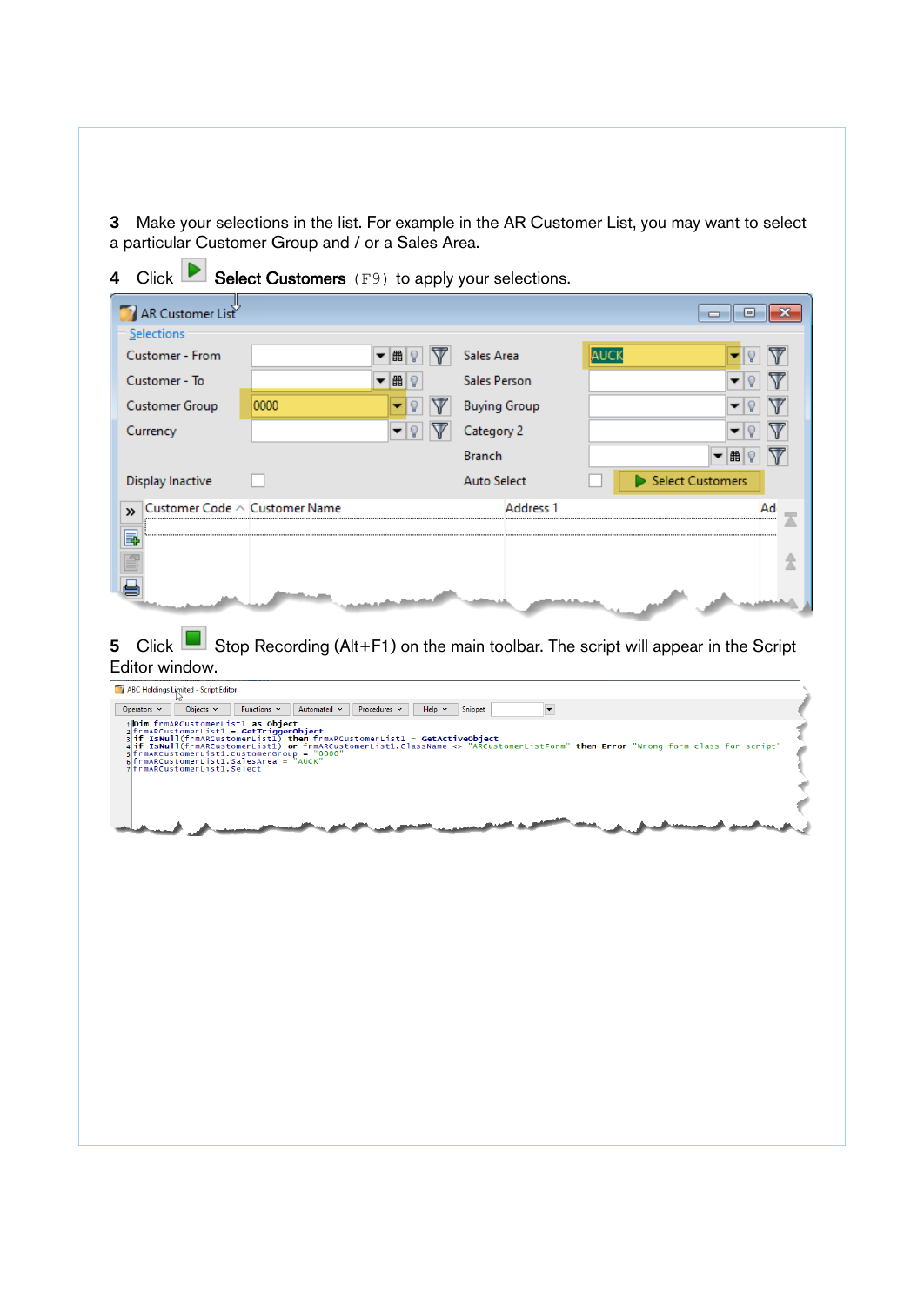**6** To test the script, close the List form, then re-open the list.

**7** In the Script Editor, click **Run** (Alt+R). You may be asked if you want to save the script, click No, as you don't need to save it yet.

**8** Check that your selections have been correctly applied in the List form.

**9** If you are happy with the selections, save the Script. In the Script Editor, click **R** Save  $(CtrI + S)$ .

**10** Enter a name for your script, for example **ARCustomerSelections**. Click Save.

11 In the List form, right-click under the toolbar icons, then select **A** Add Script Event. The Script Events form will open.

| AR Customer List<br>$\mathbf{x}$<br><b>o</b><br>Selections |                                   |                      |                  |             |  |  |  |
|------------------------------------------------------------|-----------------------------------|----------------------|------------------|-------------|--|--|--|
| <b>Customer - From</b>                                     | 醋<br>V<br>۰<br>Q                  | Sales Area           | <b>AUCK</b><br>Q |             |  |  |  |
| Customer - To                                              | 曲<br>Q<br>▼                       | <b>Sales Person</b>  | ୃ                |             |  |  |  |
| <b>Customer Group</b>                                      | 0000<br>V<br>Q                    | <b>Buying Group</b>  | Q                |             |  |  |  |
| Currency                                                   | V<br> Q <br>▼                     | Category 2           | Ÿ                |             |  |  |  |
|                                                            |                                   | <b>Branch</b>        | 畾<br>Ÿ<br>▼      |             |  |  |  |
| Display Inactive                                           |                                   | <b>Auto Select</b>   | Select Customers |             |  |  |  |
| Customer Code $\land$ Customer Name<br>$\mathbf{v}$        |                                   | Address <sub>1</sub> |                  | Ad          |  |  |  |
| <b>ASHENG</b>                                              | Ash Engineering Ltd               | P O Box 345-90       |                  | <br>Alk<br> |  |  |  |
| b<br>CARSON                                                | Carson & Sons                     | P O Box 12-327       |                  | Pal         |  |  |  |
| 昏<br>CASH                                                  | <b>CASH SALE</b>                  |                      |                  | 2           |  |  |  |
| <b>FINE</b>                                                | <b>Fine Furniture Ltd</b>         | P O Box 34 109       |                  | Po          |  |  |  |
| <b>JONESAK</b>                                             | Jones & Co. Furniture (AUCK) Ltd  | P O Box 45619        |                  | Ne          |  |  |  |
| 下<br><b>ROBINSON</b>                                       | Robinson Natural Wood Furnishings | <b>PO Box 23</b>     |                  | Au          |  |  |  |
| 团                                                          |                                   |                      |                  |             |  |  |  |
|                                                            |                                   |                      |                  | v           |  |  |  |
| B                                                          |                                   |                      |                  |             |  |  |  |
|                                                            |                                   |                      |                  |             |  |  |  |
| <b>Add Shortcut</b>                                        |                                   |                      |                  |             |  |  |  |
| Add Script Event                                           |                                   |                      |                  |             |  |  |  |
| <b>View Script Events</b>                                  |                                   |                      |                  |             |  |  |  |
| $\bullet$<br>园 Batch Email<br>Refresh Cached Scripts       |                                   |                      |                  |             |  |  |  |